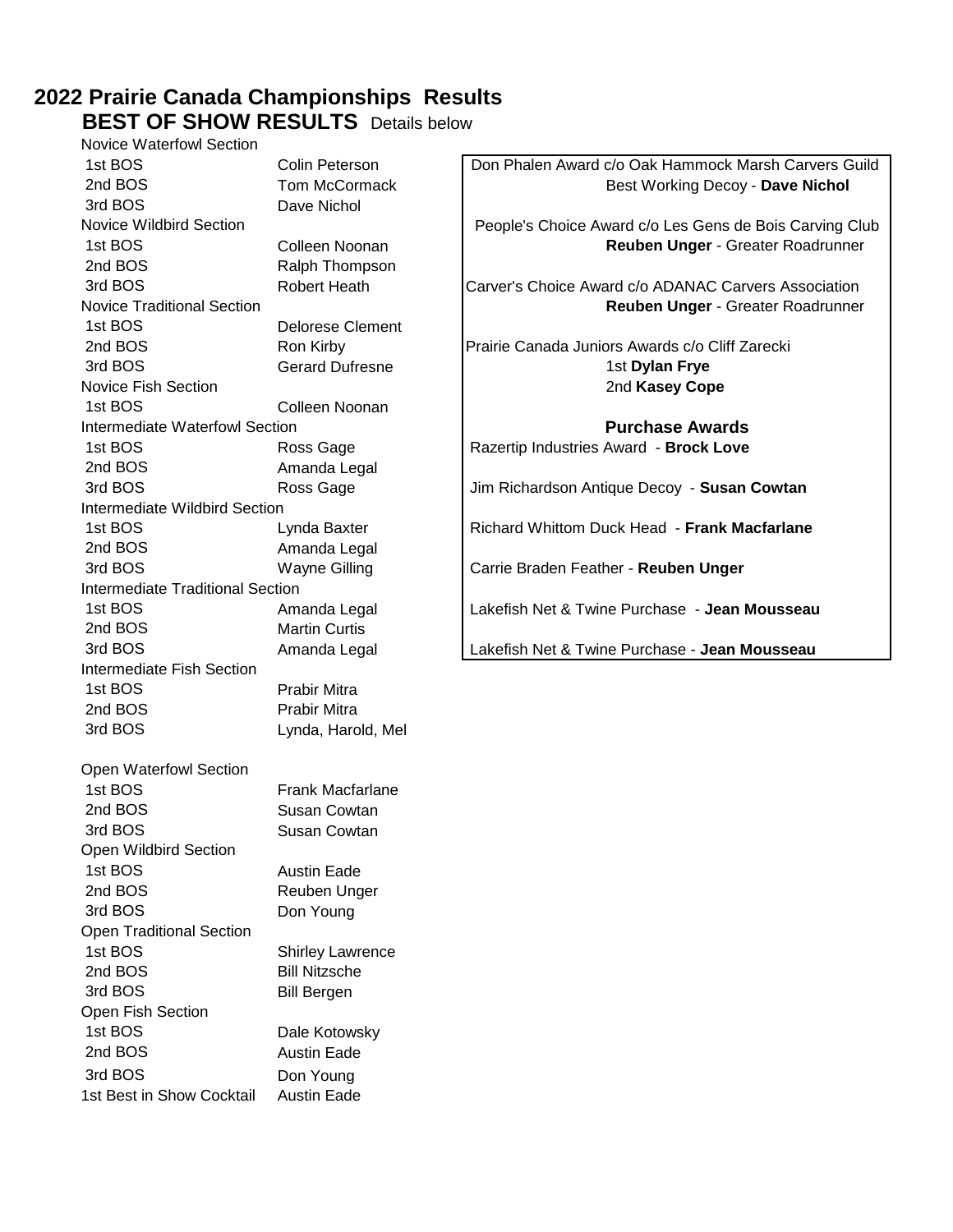**Cat means Category, Div means Division, BOS means Best Of Show. Missing information means that there were no entries for those Categories**

### **Novice Waterfowl Carvings**

B: Traditional Gunning Lifesize Decoy

| <b>B1. Puddle Ducks</b>       |                                              |              |                         |
|-------------------------------|----------------------------------------------|--------------|-------------------------|
|                               | Merit                                        | Dave Nichel  | <b>Black Duck drake</b> |
| <b>B2. Diving Ducks</b>       |                                              |              |                         |
|                               | 1st Cat, 2nd Div, 3rd BOS Dave Nichol        |              | Canvasback drake        |
|                               | B4. Ducks, Geese, Shorebirds, (non-floating) |              |                         |
|                               | 1st Cat, 1st Div, 1st BOS Colin Peterson     |              | Canvasback Drake        |
|                               | 2nd Cat, 3rd Div                             | Mel Bodnarus | Dowitcher               |
| BB: Vintage Decoy, Lifesize   |                                              |              |                         |
| <b>BB1. Vintage Waterfowl</b> |                                              |              |                         |
|                               | 1st Cat, 1st Div, 2nd BOS Tom McCormack      |              | Antique Wood duck       |
|                               |                                              |              |                         |
| Naviga Wildhird Carvings      |                                              |              |                         |

#### **Novice Wildbird Carvings**

E: Decorative Life-size Non-floating Wildbird

| E2. Songbirds "A"                |                                                                |                                                                        |                                                                |
|----------------------------------|----------------------------------------------------------------|------------------------------------------------------------------------|----------------------------------------------------------------|
|                                  | 1st Cat. 1st Div. 1st BOS<br>2nd Cat<br>3rd Cat                | Colleen Noonan<br>Robert Heath<br>Jonathan Lange                       | Hummingbird on vine<br>American Goldfinch<br>Goldfinch         |
| E3. Songbirds "B"                |                                                                |                                                                        |                                                                |
|                                  | 1st Cat<br>2nd Cat<br>3rd Cat<br>Merit                         | Ralph Thompson<br>Robert Heath<br>Tom McCormack<br><b>Robert Heath</b> | Bluejay<br>Bluejay<br>Downy Woodpecker<br><b>Mourning Dove</b> |
| E4. Upland Game, Birds of Prey   |                                                                |                                                                        |                                                                |
|                                  | 1st Cat, 3rd Div, 3rd BOS Robert Heath                         |                                                                        | Pheasant                                                       |
| E7. Midsize                      |                                                                |                                                                        |                                                                |
|                                  | 1st Cat, 2nd Div, 2nd BOS Ralph Thompson<br>2nd Cat<br>3rd Cat | Robert Heath<br>Aime Boivin                                            | <b>Puffin</b><br>Barn Owl<br>Fighting eagles                   |
| F: Decorative Miniature Wildbird |                                                                |                                                                        |                                                                |
| F5. Wading birds, Sea birds      |                                                                |                                                                        |                                                                |
|                                  | 1st Cat, 1st Div                                               | Jonathan Lange                                                         | <b>Atlantic Puffin</b>                                         |

### **Novice Traditional Carvings**

G: Natural Finish Wildlife G1. Birds 1st Cat, 2nd Div Ralph Thompson Heron 2nd Cat, 3rd Div Mel Bodnarus Miniature Canada Goose G5. Stylized or Artistic 1st Cat, 1st Div, 1st BOS Delorese Clement Stylized Swan H: Animals

H1. Realistic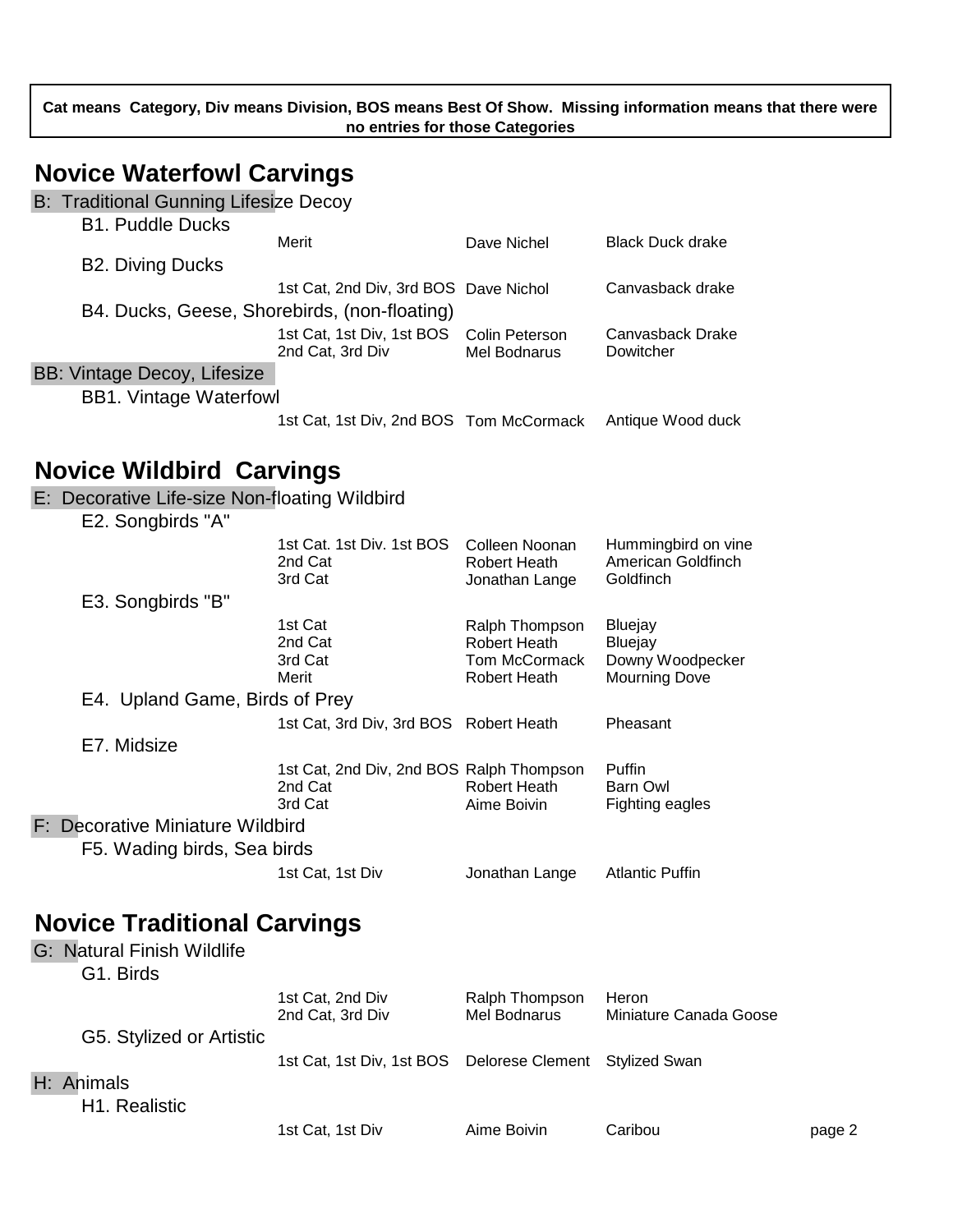|           |                                                               | 2nd Cat, 2nd Div<br>3rd Cat                              | <b>Robert Heath</b><br>Jonathan Lange               | Clydesdale Horse<br>Squirrel                                       |        |
|-----------|---------------------------------------------------------------|----------------------------------------------------------|-----------------------------------------------------|--------------------------------------------------------------------|--------|
|           | H <sub>2</sub> . Caricature                                   |                                                          |                                                     |                                                                    |        |
|           |                                                               | 1st Cat, 3rd Div                                         | Dave Walsh                                          | Blue Jay & Window                                                  |        |
| Ŀ.        | Human                                                         |                                                          |                                                     |                                                                    |        |
|           | 11. Realistic                                                 |                                                          |                                                     |                                                                    |        |
|           |                                                               | 1st Cat, 1st Div, 2nd BOS Ron Kirby<br>2nd Cat           | Ron Kirby                                           | Female figurine<br>Dancing Couple                                  |        |
|           | 12. Caricature                                                |                                                          |                                                     |                                                                    |        |
|           |                                                               | 1st Cat, 2nd Div<br>2nd Cat, 3rd Div                     | Denise Mazinke<br><b>Mel Bodnarus</b>               | "Witch dancing on Stones"<br>Golfer with putter                    |        |
|           | 13. Myth & Fantasyl3. Myth & Fantasy                          |                                                          |                                                     |                                                                    |        |
|           |                                                               | 1st Cat                                                  | Tom McCormack                                       | Old world Santa                                                    |        |
| J: Relief |                                                               |                                                          |                                                     |                                                                    |        |
|           | J1. Relief                                                    |                                                          |                                                     |                                                                    |        |
|           | K: Natural Materials                                          | 1st Cat, 1st Div, 3rd BOS                                | <b>Gerard Dufresne</b>                              | Dragon peeking through a castle window                             |        |
|           | K1. Bark - Spirits and Faces                                  |                                                          |                                                     |                                                                    |        |
|           |                                                               | 1st Cat, 1st Div                                         | Marielle Dyck                                       | Wood Spirit Tree Man & Owl                                         |        |
|           |                                                               | 2nd Cat<br>3rd Cat                                       | Colin Peterson<br>Colin Peterson                    | Spirit Face #1<br>Spirit Face #2                                   |        |
|           | K2. Bark - Whimsical Houses & Similar                         |                                                          |                                                     |                                                                    |        |
|           |                                                               | 1st Cat<br>2nd Cat                                       | Louise Ylonen<br>Colin Peterson                     | Bark carving<br><b>Whimsical House</b>                             |        |
|           |                                                               | 3rd Cat                                                  | Abby Rodrigue                                       | Flower window castle                                               |        |
|           | K4. Canes & Walking Sticks                                    |                                                          |                                                     |                                                                    |        |
|           |                                                               | 1st Cat, 2nd Div<br>2nd Cat, 3rd Div                     | <b>Gerald Baker</b><br>Louise Ylonen                | Snake Cane<br>Diamond willow Walking stick                         |        |
|           | L: Reptiles, Amphibians                                       |                                                          |                                                     |                                                                    |        |
|           | L2. Reptiles & Amphibians, Realsitic                          |                                                          |                                                     |                                                                    |        |
|           |                                                               | 1st Cat, 1st Div                                         | Denise Mazinke                                      | Turtle climbing on rock                                            |        |
|           | <b>Novice Fish Carvings</b>                                   |                                                          |                                                     |                                                                    |        |
|           | X: Fish Decoys                                                |                                                          |                                                     |                                                                    |        |
|           | X4. Working fish decoys                                       |                                                          |                                                     |                                                                    |        |
|           |                                                               | 1st Cat, 1st Div, 1st BOS                                | Colleen Noonan                                      | decoy fish                                                         |        |
|           | <b>Intermediate Waterfowl Carvings</b>                        |                                                          |                                                     |                                                                    |        |
|           | A: Decorative Lifesize Floating Waterfowl<br>A1. Puddle Ducks |                                                          |                                                     |                                                                    |        |
|           |                                                               | 1st Cat, 1st Div<br>2nd Cat, 2nd Div<br>3rd Cat, 3rd Div | <b>Prabir Mitra</b><br>John Bracken<br>John Bracken | Wood duck drake<br><b>Bluewing Teal Hen</b><br>Green Wing Teal Hen |        |
|           | A2. Diving Ducks                                              | 1st Cat                                                  | <b>Prabir Mitra</b>                                 | Ruddy duck Hen                                                     |        |
|           | AA: Decorative Waterbirds-non floating                        |                                                          |                                                     |                                                                    |        |
|           | AA1. Waterbird Lifesize flat bottom                           |                                                          |                                                     |                                                                    |        |
|           |                                                               | 1st Cat, 1st Div, 2nd BOS Amanda Legal                   |                                                     | Wood duck hen                                                      | page 3 |
|           |                                                               |                                                          |                                                     |                                                                    |        |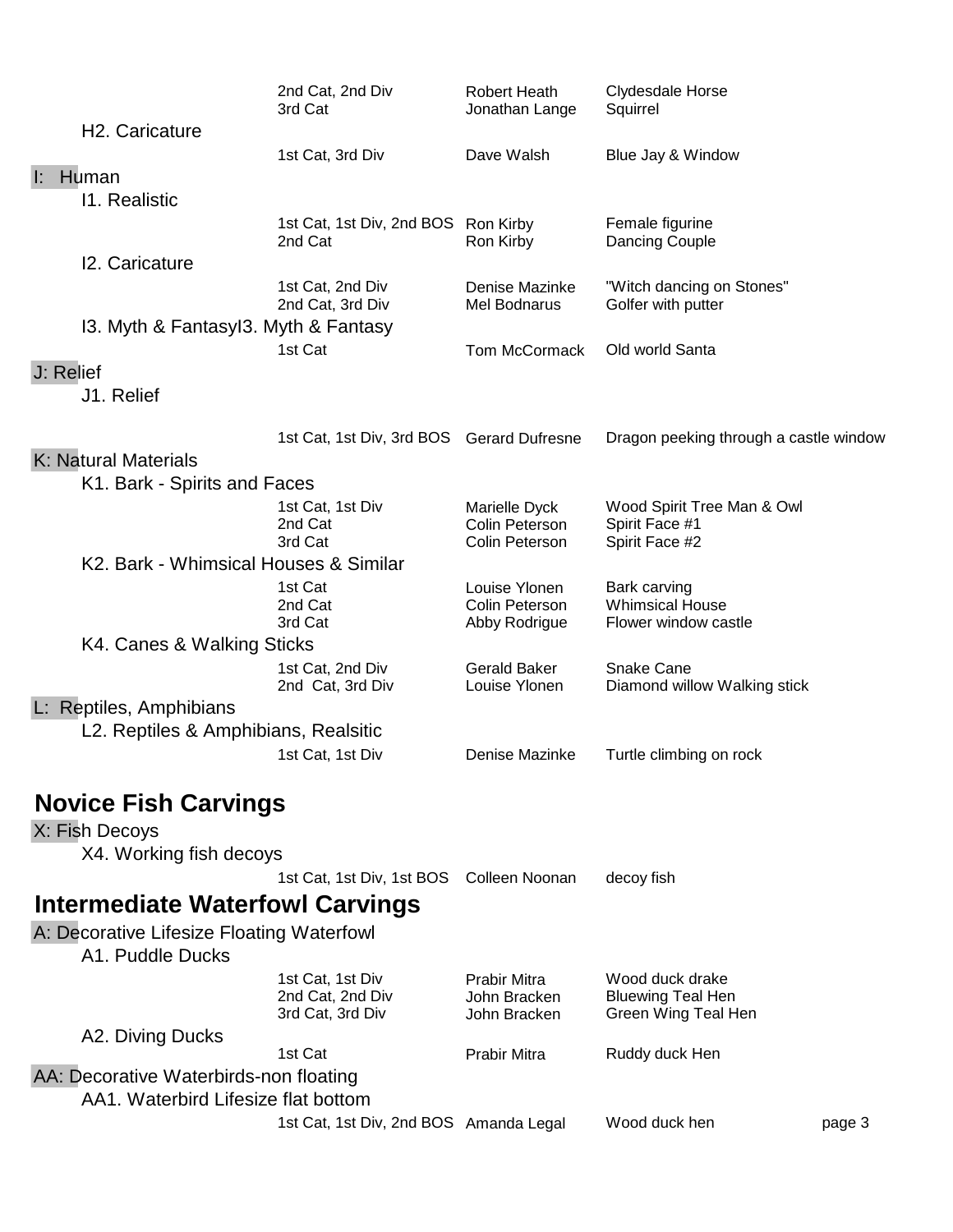|                                                                    | 2nd Cat                                                                   | John Bracken                                        | <b>Mallard Drake</b>                                                                   |        |
|--------------------------------------------------------------------|---------------------------------------------------------------------------|-----------------------------------------------------|----------------------------------------------------------------------------------------|--------|
| AA4. Waterbird miniature w. habitat                                |                                                                           |                                                     |                                                                                        |        |
|                                                                    | 1st Cat, 2nd Div<br>2nd Cat, 3rd Div<br>3rd Cat                           | Larry Okolita<br>Wayne Gilling<br>Glen Pedersen     | Pelican miniature<br>Wood duck pair<br>Wood duck pair                                  |        |
| <b>B: Traditional Gunning Lifesize Decoy</b>                       |                                                                           |                                                     |                                                                                        |        |
| <b>B2. Diving Ducks</b>                                            |                                                                           |                                                     |                                                                                        |        |
|                                                                    | 1st Cat, 1st Div, 1st BOS Ross Gage                                       |                                                     | Long-tailed duck drake                                                                 |        |
|                                                                    | 2nd Cat, 2nd Div, 3rd BOS Ross Gage<br>3rd Cat, 3rd Div<br>Merit<br>Merit | Ross Gage<br>Ross Gage<br>Ross Gage                 | Goldeneye Drake<br><b>Bluebill drake</b><br>Red breasted Merganser<br>Canvasback drake |        |
| B4. Ducks, Geese, Shorebirds, (non-floating)                       |                                                                           |                                                     |                                                                                        |        |
|                                                                    | 1st Cat<br>2nd Cat<br>3rd Cat                                             | Ross Gage<br>Ross Gage<br>Ross Gage                 | Canvasback Drake<br><b>Bluebill drake</b><br>Canvasback Drake                          |        |
| <b>BB: Vintage Decoy, Lifesize</b>                                 |                                                                           |                                                     |                                                                                        |        |
| <b>BB2. Vintage All other Birds</b>                                |                                                                           |                                                     |                                                                                        |        |
|                                                                    | 1st Cat, 1st Div<br>2nd Cat, 2nd Div                                      | Prabir Mitra<br>Ross Gage                           | Yellow rumped warbler<br>Antique Shorebird                                             |        |
| <b>Intermediate Wildbird Carvings</b>                              |                                                                           |                                                     |                                                                                        |        |
| E: Decorative Life-size Non-floating Wildbird<br>E2. Songbirds "A" |                                                                           |                                                     |                                                                                        |        |
|                                                                    | 1st Cat, 3rd Div, 3rd BOS                                                 | Wayne Gilling                                       | House Wren                                                                             |        |
|                                                                    | 2nd Cat                                                                   | Larry Okolita                                       | Carolina Wren                                                                          |        |
| E3. Songbirds "B"<br>E4. Upland Game, Birds of Prey                | 1st Cat, 2nd Div, 2nd BOS Amanda Legal                                    |                                                     | <b>BlueJay</b>                                                                         |        |
|                                                                    | 1st Cat                                                                   | Wayne Gilling                                       | Saw-whet Owl                                                                           |        |
| E7. Midsize                                                        |                                                                           |                                                     |                                                                                        |        |
|                                                                    | 1st Cat, 1st Div, 1st BOS                                                 | Lynda Baxter                                        | Heron                                                                                  |        |
| E: Decorative Miniature Wildbird<br>F4. Upland Game, Birds of Prey |                                                                           |                                                     |                                                                                        |        |
|                                                                    | 1st Cat                                                                   | Glen Pedersen                                       | Barn Owl                                                                               |        |
| <b>Intermediate Traditional Carvings</b>                           |                                                                           |                                                     |                                                                                        |        |
| G: Natural Finish Wildlife<br>G5. Stylized or Artistic             |                                                                           |                                                     |                                                                                        |        |
|                                                                    | 1st Cat, 1st Div                                                          | Larry Okolita                                       | <b>Stylized Bird</b>                                                                   |        |
| H: Animals<br>H1. Realistic                                        |                                                                           |                                                     |                                                                                        |        |
|                                                                    | 1st Cat, 1st Div, 3rd BOS<br>2nd Cat, 2nd Div<br>3rd Cat, 3rd Div         | Amanda Legal<br>Lynda Baxter<br><b>Prabir Mitra</b> | <b>Butterfly on Teacup</b><br>Orcas<br>Orcas                                           |        |
| Human<br>Ŀ.<br>11. Realistic                                       |                                                                           |                                                     |                                                                                        |        |
|                                                                    | 1st Cat, 1st Di, 2nd BOS                                                  | <b>Martin Curtis</b>                                | <b>Native American Bust</b>                                                            | page 4 |
| 12. Caricature                                                     |                                                                           |                                                     |                                                                                        |        |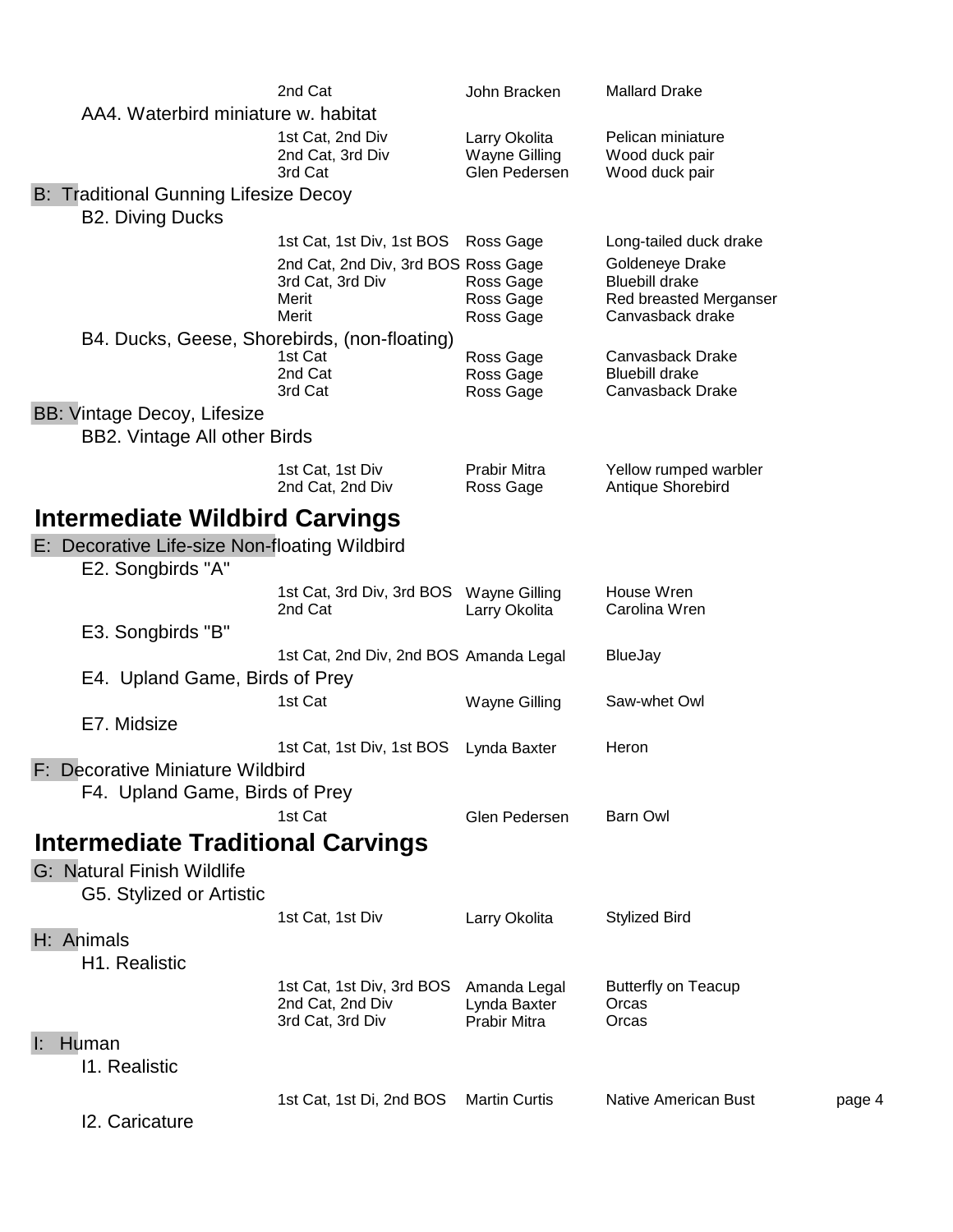|                                           | 1st Cat, 2nd Div<br>2nd Cat, 3rd Div                              | Doug Danell<br>Doug Danell                    | Santa "You've got mail"<br>Santa "In my Jammies" |        |
|-------------------------------------------|-------------------------------------------------------------------|-----------------------------------------------|--------------------------------------------------|--------|
| J: Relief                                 |                                                                   |                                               |                                                  |        |
| J1. Relief                                |                                                                   |                                               |                                                  |        |
|                                           | 1st Cat, 1st Div<br>2nd Cat, 2nd Div                              | <b>Garth Minish</b><br><b>Gwen Coates</b>     | Old Stone Barn<br><b>Flowers Relief</b>          |        |
| K: Natural Materials                      |                                                                   |                                               |                                                  |        |
| K2. Bark - Whimsical Houses & Similar     |                                                                   |                                               |                                                  |        |
|                                           | 1st Cat, 2nd Div                                                  | <b>Gwen Coates</b>                            | Whimsical castle                                 |        |
| K3. Found Wood                            |                                                                   |                                               |                                                  |        |
|                                           | 1st Cat                                                           | Larry Okolita                                 | <b>Stylized Spoon</b>                            |        |
| K7. Pyrography                            | 1st, 1st Div, 1st BOS<br>2nd Cat, 3rd Div<br>3rd Cat              | Amanda Legal<br>Glen Pedersen<br>Amanda Legal | Cat & Butterfly<br>Moose Head<br><b>Flowers</b>  |        |
| L: Reptiles, Amphibians                   |                                                                   |                                               |                                                  |        |
| L2. Reptiles & Amphibians, Realsitic      |                                                                   |                                               |                                                  |        |
|                                           | 1st Cat, 1st Div                                                  | <b>Wayne Gilling</b>                          | <b>Green Sea Turtle</b>                          |        |
| Q: Original Carvings<br>Q1. Wildfowl      |                                                                   |                                               |                                                  |        |
|                                           | 1st Cat                                                           | Doug Danell                                   | Feather                                          |        |
|                                           |                                                                   |                                               |                                                  |        |
| Intermediate Fish Carvings                |                                                                   |                                               |                                                  |        |
| W: Natural Finish Fish                    |                                                                   |                                               |                                                  |        |
| W2. Natural Finish Fish - Stylized        |                                                                   |                                               |                                                  |        |
|                                           | 1st Cat, 1st Div, 3rd BOS Lynda, Harold, Mel Folk-style fish-Team |                                               |                                                  |        |
| Y: Decorative Fish                        |                                                                   |                                               |                                                  |        |
| <b>Y5. Decorative Salmonids</b>           |                                                                   |                                               |                                                  |        |
|                                           | 1st Cat. 2nd Di, 2nd BOS Prabir Mitra                             |                                               | Rainbow trout                                    |        |
| <b>Y6. Decorative Warmwater Gamefish</b>  |                                                                   |                                               |                                                  |        |
|                                           | 1st Cat. 1st Div. 1st BOS                                         | <b>Prabir Mitra</b>                           | Smallmouth Bass                                  |        |
| Q: Original Carvings<br>Q2. Traditional   |                                                                   |                                               |                                                  |        |
|                                           | 1st Cat, 1st Div<br>2nd Cat, 2nd Div                              | Jason Molinski<br>Jason Molinski              | Gnome-like bearded man<br>Howling wolf on a rock |        |
| <b>Open Waterfowl Carvings</b>            |                                                                   |                                               |                                                  |        |
| A: Decorative Lifesize Floating Waterfowl |                                                                   |                                               |                                                  |        |
| A1. Puddle Ducks                          |                                                                   |                                               |                                                  |        |
|                                           | 1st Cat, 1st Div                                                  | Susan Cowtan                                  | Green -wing teal hen                             |        |
| AA: Decorative Waterbirds-non floating    |                                                                   |                                               |                                                  |        |
| AA1. Waterbird Lifesize flat bottom       |                                                                   |                                               |                                                  |        |
|                                           | 1st Cat, 2nd Div<br>2nd Cat                                       | <b>Cliff Zarecki</b><br><b>Bill Bergen</b>    | <b>Bufflehead drake</b><br>Wigeon drake          |        |
|                                           | 3rd Cat                                                           | David Koss                                    | <b>Wood Duck Drake</b>                           |        |
|                                           | Merit                                                             | Cliff Zarecki                                 | Goldeneye hen                                    |        |
| AA2. Waterbird Midsize flat bottom        |                                                                   |                                               |                                                  |        |
|                                           | 1st Cat, 1st Div, 3rd BOS Susan Cowtan                            |                                               | Mallard drake                                    | page 5 |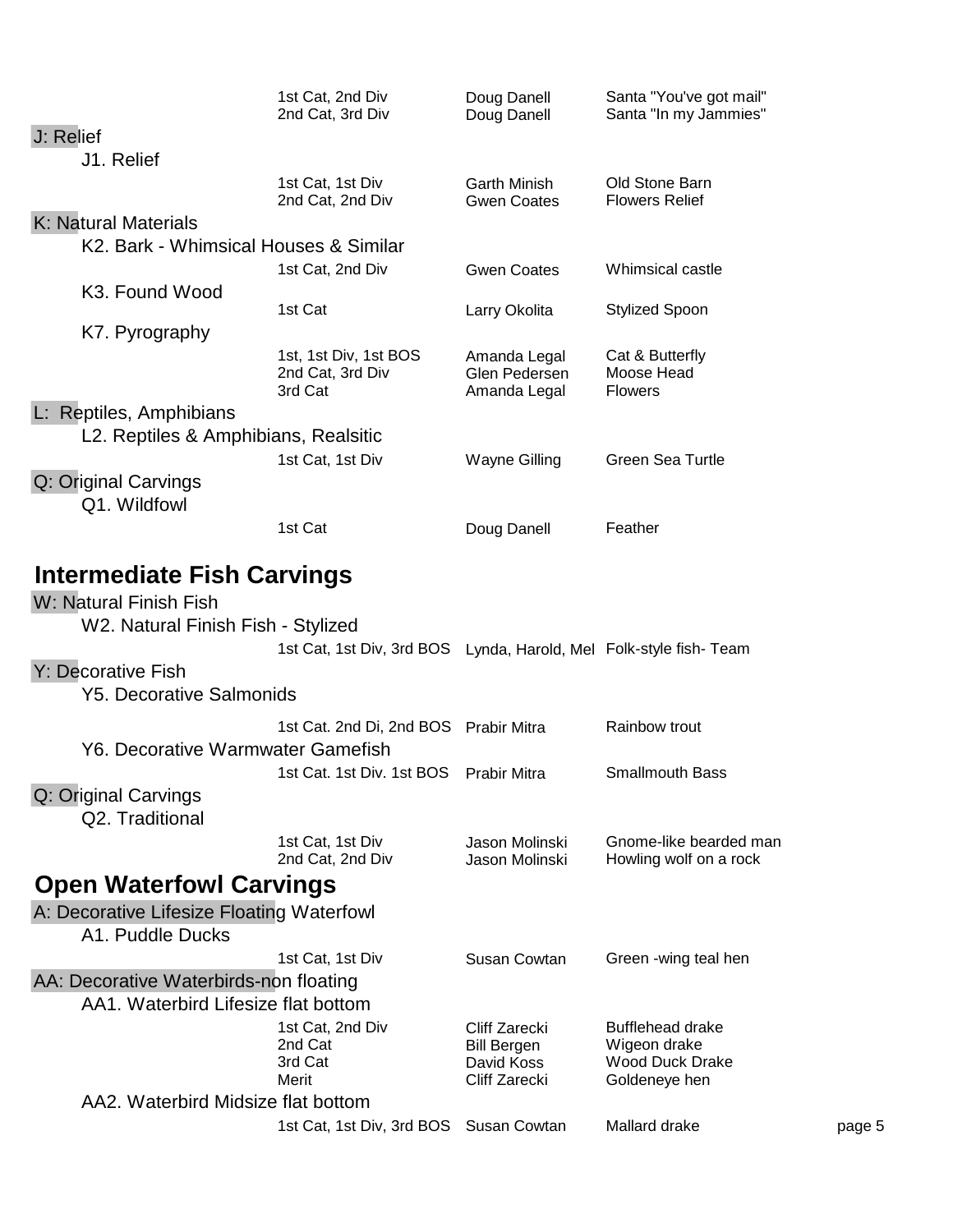|                                                                         | 2nd Cat<br>3rd Cat                                                    | Susan Cowtan<br><b>Austin Eade</b>               | Mallard Hen<br><b>Northern Pintail</b>                                         |
|-------------------------------------------------------------------------|-----------------------------------------------------------------------|--------------------------------------------------|--------------------------------------------------------------------------------|
| AA4. Waterbird miniature w. habitat                                     |                                                                       |                                                  |                                                                                |
|                                                                         | 1st Cat, 3rd Div<br>2nd Cat                                           | <b>Austin Eade</b><br><b>Brock Love</b>          | Avocet<br>Canada Goose & family                                                |
| AA5. Waterbird Midsize w. habitat                                       |                                                                       |                                                  |                                                                                |
|                                                                         | 1st Cat                                                               | Gerald Lukianchuk Loons on Lily pad              |                                                                                |
| <b>B: Traditional Gunning Lifesize Decoy</b><br><b>B1. Puddle Ducks</b> |                                                                       |                                                  |                                                                                |
|                                                                         | 1st Cat, 1st Div<br>2nd Cat                                           | Susan Cowtan<br>Frank Macfarlane                 | Black duck drake<br><b>Black Duck drake</b>                                    |
| <b>B2. Diving Ducks</b>                                                 |                                                                       |                                                  |                                                                                |
|                                                                         | 1st Cat, 2nd Div<br>2nd Cat, 3rd Div<br>3rd Cat                       | Susan Cowtan<br>Susan Cowtan<br>Frank Macfarlane | Common Goldeneye drake<br><b>White-winged Scoter</b><br>Long-tailed duck drake |
|                                                                         | B3. Geese, Swans, Confidence, Shorebirds (Floating)<br>1st Cat        | Don Young                                        | Canada Goose                                                                   |
| B4. Ducks, Geese, Shorebirds, (non-floating)                            | 1st Cat<br>2nd Cat                                                    | <b>Bill Bergen</b><br>David Koss                 | Woodduck<br>Swan                                                               |
| BB: Vintage Decoy, Lifesize<br><b>BB1. Vintage Waterfowl</b>            |                                                                       |                                                  |                                                                                |
|                                                                         | 1st Cat, 2nd Div<br>2nd Cat, 3rd Div<br>3rd Cat                       | Don Young<br>Frank Macfarlane<br>John Frye       | Wood duck drake<br>Wood duck drake<br>Vintage Wood duck                        |
| <b>BB2. Vintage All other Birds</b>                                     |                                                                       |                                                  |                                                                                |
|                                                                         | 1st Cat, 1st Div<br>2nd Cat                                           | Susan Cowtan<br><b>Brock Love</b>                | Yellowlegs<br>yellow rumped warbler                                            |
| C: Contemporary Gunning Life-size Decoy<br>C1. Puddle Ducks             |                                                                       |                                                  |                                                                                |
|                                                                         | 1st Cat, 2nd Div, 2nd BOS Susan Cowtan<br>2nd Cat, 3rd Div<br>3rd Cat | Don Young<br>Don Young                           | Wood duck drake<br><b>Greenwing Teal Drake</b><br>Greenwing teal Hen           |
| C2. Diving Ducks                                                        |                                                                       |                                                  |                                                                                |
|                                                                         | 1st Cat, 1st Div, 1st BOS<br>2nd Cat                                  | <b>Frank Macfarlane</b><br>Don Young             | Ruddy Duck drake<br>Redhead Hen                                                |
|                                                                         | C3. Geese, Swans, Confidence, Shorebirds (Floating)<br>1st Cat        | Don Young                                        | Pacific Brant                                                                  |
| D: Slick Life-size Decoy                                                |                                                                       |                                                  |                                                                                |
| D1. Puddle Ducks & Diving Ducks                                         |                                                                       |                                                  |                                                                                |
|                                                                         | 1st Cat, 3rd Div                                                      | David Koss                                       | <b>Wood Duck Drake</b>                                                         |
| D2. Shorebirds                                                          | 1st Cat, 1st Div<br>2nd Cat, 2nd Div                                  | Doug Carson<br>Susan Cowtan                      | Whimbrel<br>Spotted Sandpiper                                                  |
|                                                                         |                                                                       |                                                  |                                                                                |

#### **Open Wildbirds Carvings**

E: Decorative Life-size Non-floating Wildbird

E2. Songbirds "A"

1st Cat, 3rd Div **Reuben Unger** Bay Breasted Warbler pair 2nd Cat **Austin Eade** Common Redpoll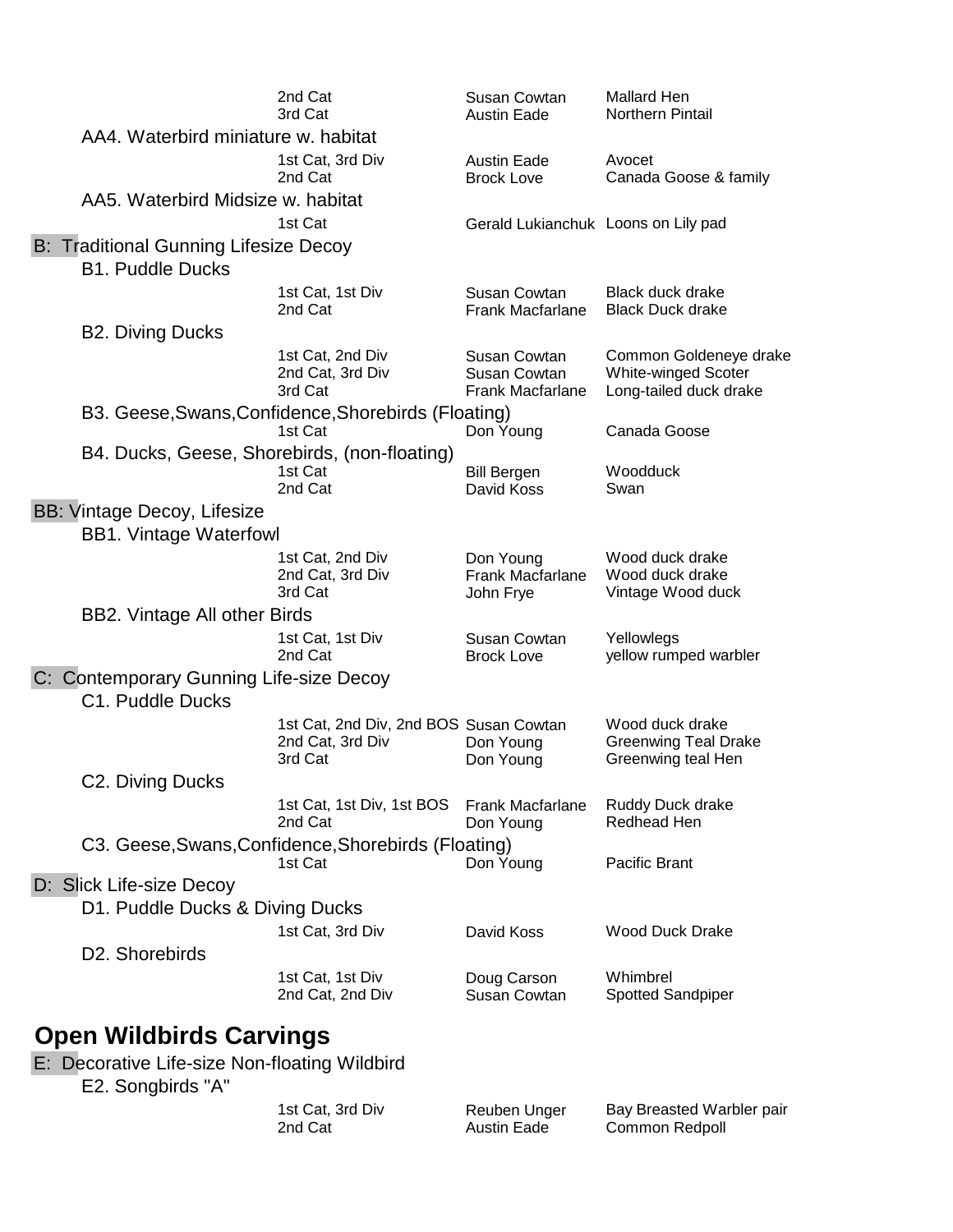|    |                                  | 3rd Cat<br>merit                                             | Don Young<br>Don Young                                | American Goldfinch<br>Junco                                    | page 6 |
|----|----------------------------------|--------------------------------------------------------------|-------------------------------------------------------|----------------------------------------------------------------|--------|
|    | E3. Songbirds "B"                |                                                              |                                                       |                                                                |        |
|    |                                  | 1st Cat, 2nd Div, 2nd BOS Reuben Unger<br>2nd Cat<br>3rd Div | Reuben Unger<br>Cliff Zarecki                         | Greater Roadrunner<br>Western Meadowlark<br>Blue Jay           |        |
|    | E4. Upland Game, Birds of Prey   |                                                              |                                                       |                                                                |        |
|    |                                  | 1st Cat<br>2nd Cat                                           | <b>Brock Love</b><br>Cliff Zarecki                    | <b>Scaled Quail</b><br>Saw-whet owl pair                       |        |
|    | E6. Wading birds, Sea birds      |                                                              |                                                       |                                                                |        |
|    |                                  | 1st Cat, 1st Div, 1st BOS<br>2nd Cat<br>3rd Cat              | <b>Austin Eade</b><br>David Koss<br>Doug Carson       | Sora Rail<br>Loon<br><b>Clapper Rail</b>                       |        |
|    | E7. Midsize                      |                                                              |                                                       |                                                                |        |
|    |                                  | 1st Cat<br>2nd Cat                                           | Doug Carson<br>David Koss                             | Barn Owl<br><b>White Pelican</b>                               |        |
|    | F: Decorative Miniature Wildbird |                                                              |                                                       |                                                                |        |
|    | F4. Upland Game, Birds of Prey   |                                                              |                                                       |                                                                |        |
|    |                                  | 1st Cat, 3rd Div<br>2nd Cat<br>3rd Cat                       | Don Young<br>Reuben Unger<br><b>Brock Love</b>        | Merlin<br>Northern Hawk Owl<br>Snowy Owl                       |        |
|    | F5. Wading birds, Sea birds      |                                                              |                                                       |                                                                |        |
|    |                                  | 1st Cat, 1st Div, 3rd BOS<br>2nd Cat, 2nd Div<br>3rd Cat     | Don Young<br>Don Young<br>Doug Carson                 | Green Heron<br><b>Atlantic Puffin</b><br>Great Blue heron      |        |
|    |                                  |                                                              |                                                       |                                                                |        |
|    | <b>Open Traditional Carvings</b> |                                                              |                                                       |                                                                |        |
|    | G: Natural Finish Wildlife       |                                                              |                                                       |                                                                |        |
|    | G1. Birds                        |                                                              |                                                       |                                                                |        |
|    |                                  | 1st Cat, 1st Div, 1st BOS<br>2nd Cat                         | <b>Shirley Lawrence</b><br><b>Ted Muir</b>            | "Riding the Wind" Swans<br><b>Black Billed Magpie</b>          |        |
|    | G2. Rusty Nail Shorebirds        |                                                              |                                                       |                                                                |        |
|    |                                  | 1st Cat<br>2nd Cat<br>3rd Cat                                | <b>Ted Muir</b><br><b>Ted Muir</b><br><b>Ted Muir</b> | <b>Feeding Curlew</b><br>Sandpipers pair<br>Trio of Sandpipers |        |
|    | G4. Mammals                      |                                                              |                                                       |                                                                |        |
|    |                                  | 1st Cat, 2nd Div                                             | Ray Minaudier                                         | <b>Bison</b>                                                   |        |
|    | G5. Stylized or Artistic         |                                                              |                                                       |                                                                |        |
|    |                                  | 1st Cat, 3rd Div<br>2nd Cat<br>3rd Cat                       | Ray Minaudier<br>Ray Minaudier<br><b>Bill Bergen</b>  | <b>River Otter</b><br><b>Bottlenose Dolphin</b><br>Tern        |        |
|    | H: Animals                       |                                                              |                                                       |                                                                |        |
|    | H1. Realistic                    |                                                              |                                                       |                                                                |        |
|    |                                  | 1st Cat, 1st Div<br>2nd Cat, 3rd Div                         | Gerald Lukianchuk Polar Bears<br>Ray Minaudier        | <b>Bison</b>                                                   |        |
|    | H4. Myth & Fantasy               |                                                              |                                                       |                                                                |        |
|    |                                  | 1st Cat, 2nd Div                                             | Barry Konzelman                                       | West Coast Raven                                               |        |
| ŀ. | Human                            |                                                              |                                                       |                                                                |        |
|    | 11. Realistic                    |                                                              |                                                       |                                                                |        |
|    | 12. Caricature                   | 1st Cat, 1st Div, 3rd BOS Bill Bergen                        |                                                       | Cowboy bust                                                    | page 7 |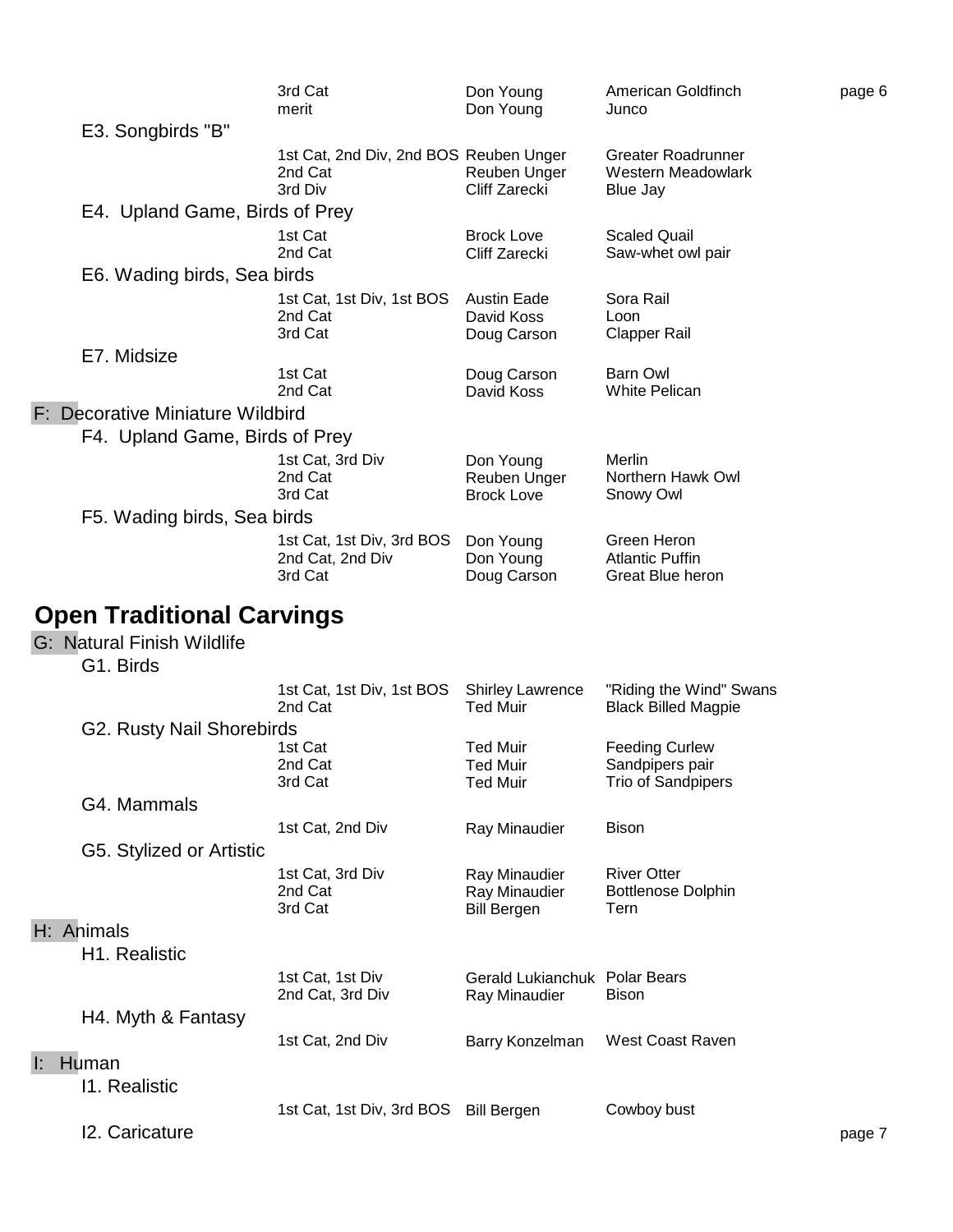|                                       | 1st Cat, 3rd Div                     | David Koss                                   | "Lawman"                                                |
|---------------------------------------|--------------------------------------|----------------------------------------------|---------------------------------------------------------|
| I3. Myth & Fantasyl3. Myth & Fantasy  |                                      |                                              |                                                         |
|                                       | 1st Cat, 2nd Div                     | Barry Konzelman                              | <b>Viking Warrior</b>                                   |
| J: Relief                             |                                      |                                              |                                                         |
| J1. Relief                            |                                      |                                              |                                                         |
|                                       | 1st Cat, 1st Div                     | Ray Minaudier                                | Whitetail buck                                          |
|                                       | 2nd Cat, 2nd Div<br>3rd Cat, 3rd Div | Wayne Soder<br>Ray Minaudier                 | Australian Pink Robin<br>Flying Mallard plate           |
| K: Natural Materials                  |                                      |                                              |                                                         |
| K2. Bark - Whimsical Houses & Similar |                                      |                                              |                                                         |
|                                       | 1st Cat, 3rd Div                     | Wayne Soder                                  | Mermaids in bark                                        |
| K3. Found Wood                        |                                      |                                              |                                                         |
|                                       | 1st Cat, 1st Div, 2nd BOS            | <b>Bill Nitzsche</b>                         | <b>Silent Flight</b>                                    |
| K4. Canes & Walking Sticks            |                                      |                                              |                                                         |
|                                       | 1st Cat                              | Don Young                                    | Chipped cane                                            |
| K5. Bone & Antler                     |                                      |                                              |                                                         |
|                                       | 1st Cat, 2nd Div                     | Ray Minaudier                                | Moose antler on whitetail antler                        |
| L: Reptiles, Amphibians               |                                      |                                              |                                                         |
| L2. Reptiles & Amphibians, Realsitic  |                                      |                                              |                                                         |
|                                       | 1st Cat, 1st Div                     | Wayne Soder                                  | Three turtles                                           |
| P: Exhibition Category                |                                      |                                              |                                                         |
| P1. Wood Turnings & Carved Vessels    |                                      |                                              |                                                         |
|                                       |                                      |                                              |                                                         |
|                                       | 1st Cat, 2nd Div<br>2nd Cat, 3rd Div | <b>Bill Nitzsche</b><br><b>Bill Nitzsche</b> | Hand carved Bowl in Ash<br>Turned vase - Big Leaf maple |
|                                       | 3rd Cat                              | <b>Bill Nitzsche</b>                         | Hand Carved Bowl in Ash                                 |
| P3. Creative Sculpture                |                                      |                                              |                                                         |
|                                       | 1st Cat, 1st Div                     | <b>Brock Love</b>                            | Wood Lily                                               |
|                                       |                                      |                                              |                                                         |
| <b>Open Fish Carvings</b>             |                                      |                                              |                                                         |
| W: Natural Finish Fish                |                                      |                                              |                                                         |
|                                       |                                      |                                              |                                                         |
| W1. Natural Finish Fish - Realistic   |                                      |                                              |                                                         |
|                                       | 1st Cat, 1st Div                     | Ray Minaudier                                | <b>Brown Trout</b>                                      |
| X: Fish Decoys                        |                                      |                                              |                                                         |
| X3. Realistic fish decoys             |                                      |                                              |                                                         |
|                                       | 1st Cat, 1st Div., 3rd BOS Don Young |                                              | Walleye                                                 |
| X4. Working fish decoys               |                                      |                                              |                                                         |
|                                       | 1st Cat, 2nd Div                     | John Frye                                    | Fish decoy                                              |
|                                       | 2nd Cat, 3rd Div<br>3rd Cat          | Don Young<br>David Koss                      | Loon Fish decoy<br>Sturgeon decoy                       |
| Y: Decorative Fish                    |                                      |                                              |                                                         |
| Y6. Decorative Warmwater Gamefish     |                                      |                                              |                                                         |
|                                       | 1st Cat, 1st Div., 1st BOS           | Dale Kotowsky                                | Walleye                                                 |
|                                       | <b>BOS</b>                           | <b>Austin Eade</b>                           | Largemouth Bass                                         |
| Y7. Decorative Tropical Fish          |                                      |                                              |                                                         |
|                                       | 1st Cat, 3rd Div                     | Wayne Soder                                  | Angelfish & Seahorses                                   |
|                                       |                                      |                                              |                                                         |

# **N: Special Competitions N: Special Competitions**